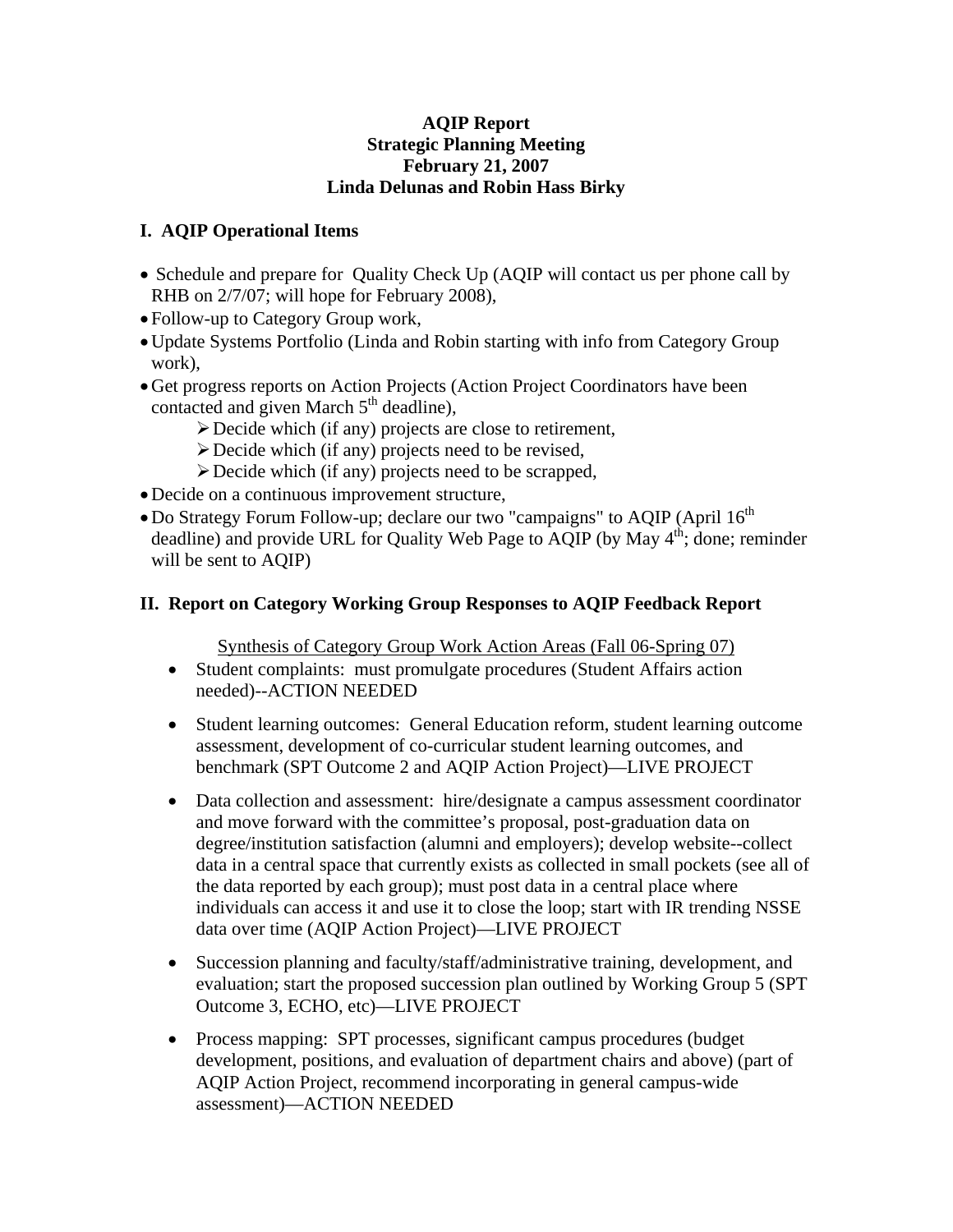- Portfolio update: use reports from Category Working Groups to update the Systems Portfolio and post those reports on website housed under the respective Working Group (Linda and Robin are starting)—LIVE PROJECT
- Employee recruitment: formalize recruitment/mentoring/retention processes, assess them and benchmark processes with peer institutions (AQIP Action Project)—LIVE PROJECT
- Information sharing: redesign IU Northwest websites for ease of navigation and locating information (IT action needed)—ACTION NEEDED
- Student recruitment: centralize articulation agreement process, develop communication between campus offices to maximize, and develop a plan (Academic Affairs, Enrollment Management, and Student Affairs)—ACTION NEEDED

## III. RECOMMENDATIONS

- A. Indiana University Northwest should change the name of the Strategic Planning Team to the Strategic Planning and Continuous Improvement Team (SPCIT) to clarify that this group is our "continuous improvement" team. In addition to the current structure of the SPT, we recommend the following:
	- Because accreditation is a part of continuous improvement, the chair(s) of the AQIP Coordinating Committee should always serve on the SPCIT,
	- We should keep the existent AQIP Category Working Group structure with the chairs of these groups serving on the AQIP Coordinating Committee and (if possible) on the SPCIT to avoid separation of the continuous improvement structure (thereby making the AQIP Coordinating Committee and the Category Working Groups the implementation arm of the continuous improvement process and accreditation),
	- Standing time at each SPCIT meeting should be reserved for continuous improvement and specific accreditation initiatives,
	- The AQIP Coordinating Committee should be responsible for recommending which continuous improvement initiatives should become AQIP Action Projects, always considering IU Northwest's Strategic Outcomes in conjunction with the AQIP Categories, and
	- When the SPCIT develops or revises outcomes, the AQIP Categories should be considered.
- B. The following outcome should be added as a 2010 Outcome:

*IU Northwest systematically measures effectiveness in its organizational structures and processes and uses data derived from those measures for continuous improvement.*